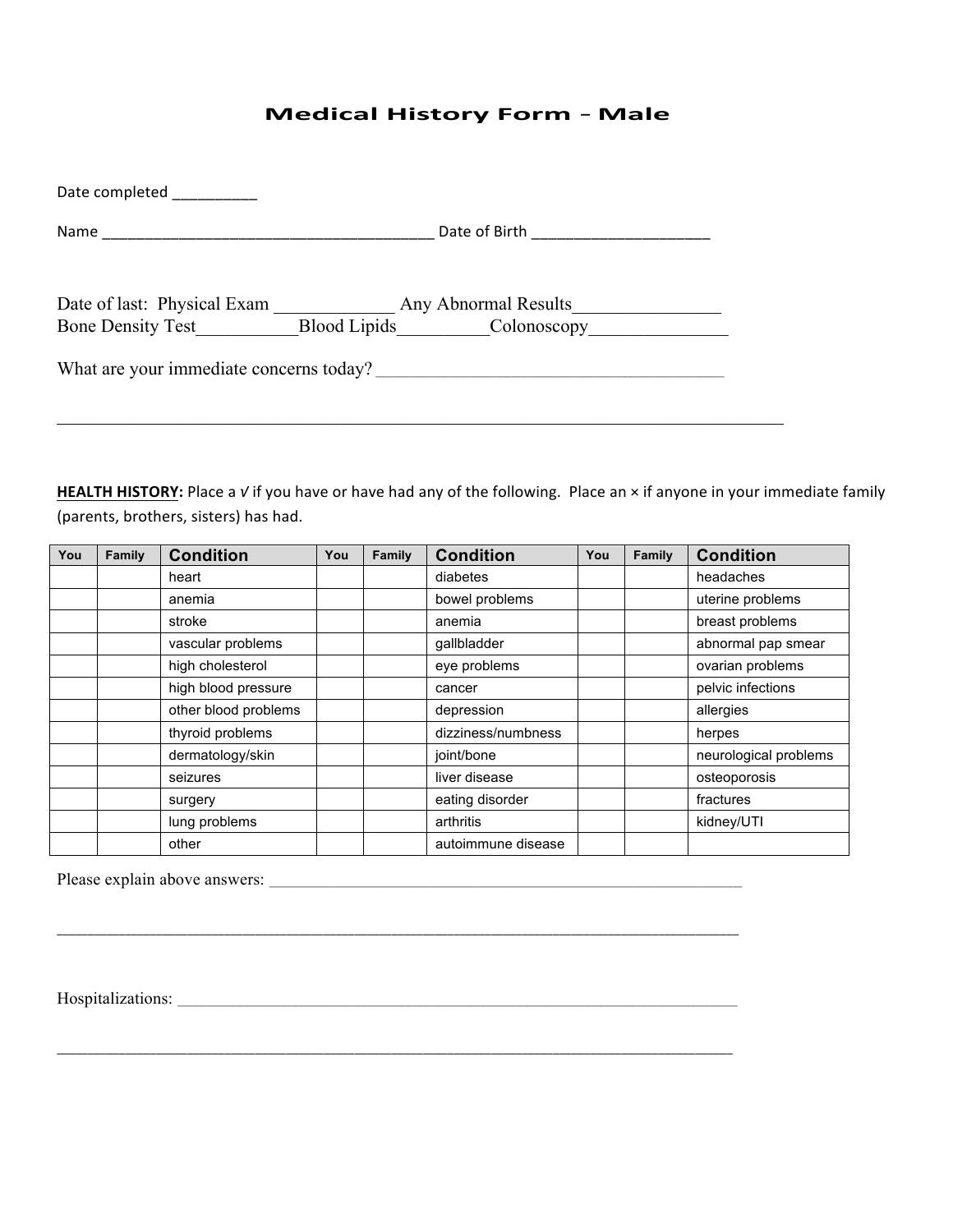| <b>MEDICATIONS</b>        | <b>SUPPLEMENTS</b> | <b>HERBS</b>                                                                                                         |
|---------------------------|--------------------|----------------------------------------------------------------------------------------------------------------------|
|                           |                    |                                                                                                                      |
|                           |                    |                                                                                                                      |
|                           |                    |                                                                                                                      |
|                           |                    | <u> 1989 - Andrea Santa Andrea Santa Andrea Santa Andrea Santa Andrea Santa Andrea Santa Andrea Santa Andrea San</u> |
|                           |                    |                                                                                                                      |
| <b>LIFESTYLE</b>          |                    |                                                                                                                      |
|                           |                    |                                                                                                                      |
|                           |                    | Do you smoke? _____________ If so, how many cigarettes/cigars a week __________________                              |
|                           |                    |                                                                                                                      |
|                           |                    | Do you consume alcoholic beverages? ___________ If so, how many a week___________                                    |
|                           |                    | Any recreational drug use? ______________ If so, how frequently? ___________________________________                 |
|                           |                    |                                                                                                                      |
|                           |                    |                                                                                                                      |
|                           |                    |                                                                                                                      |
|                           |                    |                                                                                                                      |
|                           |                    |                                                                                                                      |
|                           |                    | Counseling, chiropractic, acupuncture, or other healthcare providers __________________                              |
|                           |                    |                                                                                                                      |
|                           |                    |                                                                                                                      |
|                           |                    |                                                                                                                      |
|                           |                    | Please describe 2 days typical food intake. Include water, alcohol and other beverages:                              |
|                           |                    |                                                                                                                      |
| Day 1                     |                    |                                                                                                                      |
| <b>Breakfast</b><br>Lunch | Snacks             | <b>Dinner</b>                                                                                                        |
|                           |                    |                                                                                                                      |
|                           |                    |                                                                                                                      |
|                           |                    |                                                                                                                      |
|                           |                    |                                                                                                                      |
|                           |                    |                                                                                                                      |
| Day 2                     |                    |                                                                                                                      |
| <b>Breakfast</b><br>Lunch | Snacks             | Dinner                                                                                                               |